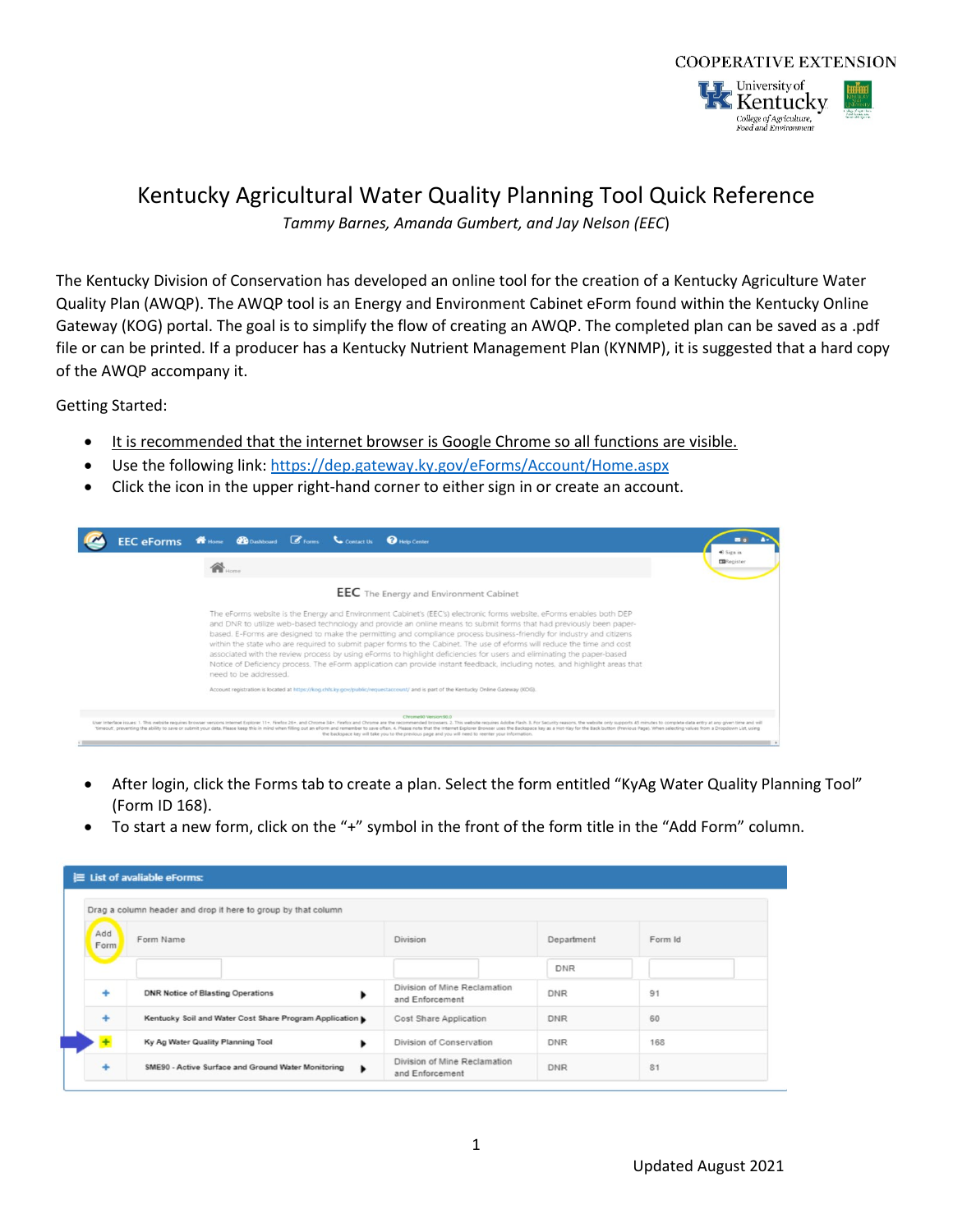- This will open a new, blank form and a six-digit ID number will be assigned for future tracking.
- Upon opening, fill out the fields. Any fields with an asterisk (\*) are required. If required fields are not completed, an error message will pop up when saving or completing a document.
- Hovering over the "?" box will provide more information about the needed input.

| <b>Farm Information</b>                                                       |                                    |                                                     |                                                           |
|-------------------------------------------------------------------------------|------------------------------------|-----------------------------------------------------|-----------------------------------------------------------|
| Farm Name(*) ?<br>Farm Name                                                   |                                    | Approximate Farm Acreage(*)<br>Acreage              |                                                           |
| Connection to Farm(*)                                                         | $\checkmark$                       | Farm Number/FSA Number(*)<br>Farm Number/FSA Number |                                                           |
| <b>Farm Address</b>                                                           |                                    |                                                     |                                                           |
| <b>Street Address</b><br><b>Street Address</b>                                | City(")<br>City                    |                                                     | County<br>$\checkmark$                                    |
| $State(*)$<br>$\checkmark$                                                    | Zip Code(*)<br>##### or ##### #### |                                                     | Contact #/ Phone(*)<br>### ### ####                       |
| Latitude(decimal degrees)(V)<br>Range must be between 36.490000 and 39.150000 |                                    | Longitude(decimal degrees)(√)                       | Range must be between -89.580000 and -81.960000           |
| Display Map<br><b>Farm Mailing Address</b>                                    |                                    |                                                     | Check this box if mailing address is same as farm address |
| Street Address(*)<br><b>Street Address</b>                                    | $City(*)$<br>City                  |                                                     | County(*)                                                 |
| State(*)                                                                      | $\checkmark$                       | Zip Code(*)<br>##### or ##### ####                  |                                                           |

- Note: exact acreage is not required but obtaining acreage totals from FSA is recommended.
- Farm Address needs to be the physical location of the farm, not the farm mailing address.
- Enter the GPS coordinates for the operation using the "Display Map" box beneath the latitude and longitude entry boxes. Click the search icon and type in the physical address. Click the pin and the coordinates will selfpropagate. If typing in coordinates from a different source, do not forget the "-" (negative sign) in front of the longitude value. Google maps can be used as well. When using Google Maps pick a point within the property and left-click.
- Land User box: If the landowner is leasing property then tenant information needs to be entered here.
- Use the Next button to go to the next page.

## *Reminder: Periodically save the document by selecting "Click to Save" to prevent loss of information. The document will return to the first page of the plan, navigate through the tabs to return to where you left off. VERY IMPORTANT BECAUSE THE PROGRAM WILL TIMEOUT AND INFORMATION WILL BE LOST.*

• After the first page is completed, the second page asks a series of questions about the farm operation. This directs the the system to go to appropriate sections and Best Management Practices (BMPs).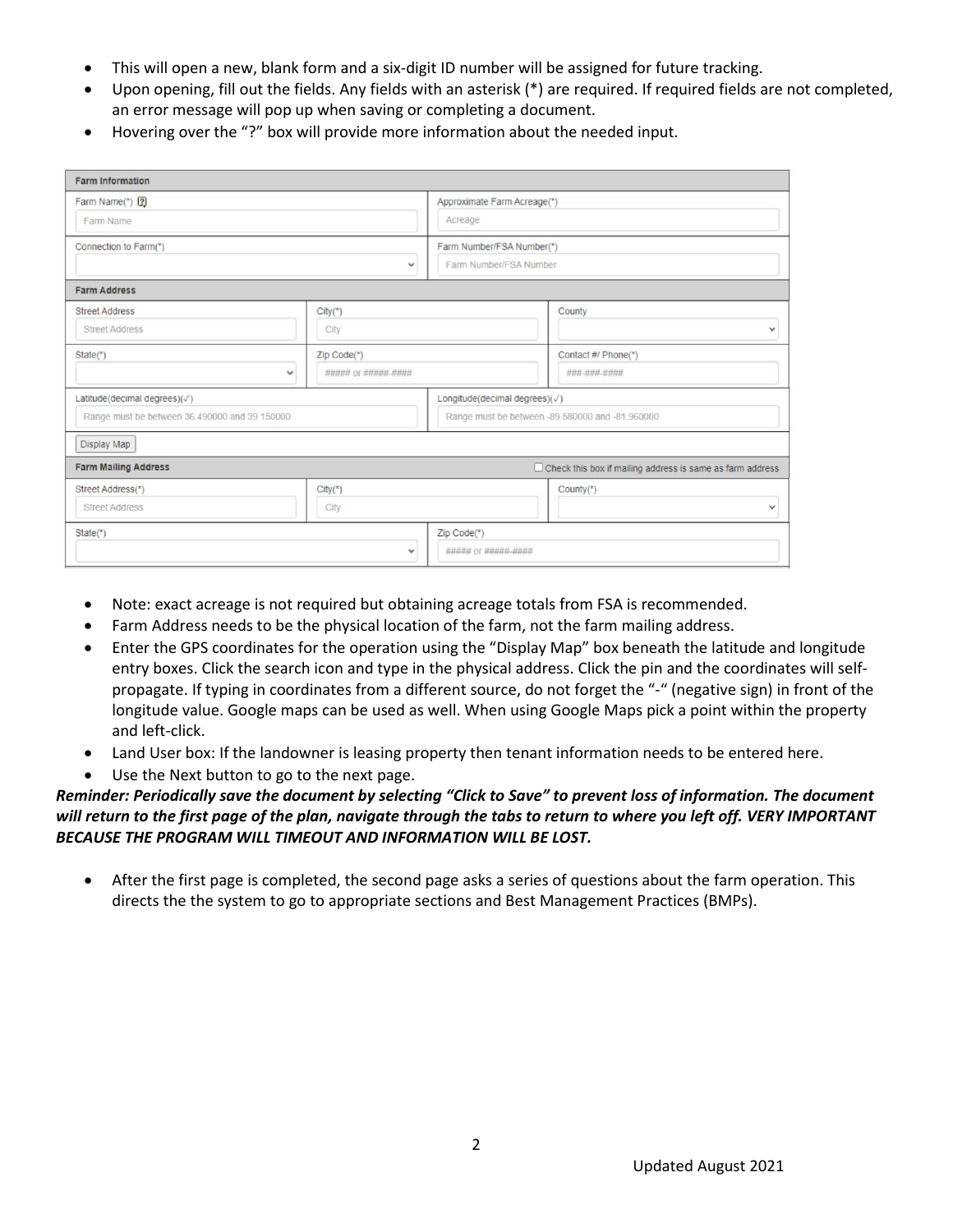|                                                            | Ky Ag Water Quality Planning Tool<br>(*) indicates a required field; ( $\sqrt{ }$ ) indicates a field may be required based on user input or is an optionally required field<br>?) provides additional information about the field when mouse pointer is hovered |              |
|------------------------------------------------------------|------------------------------------------------------------------------------------------------------------------------------------------------------------------------------------------------------------------------------------------------------------------|--------------|
|                                                            |                                                                                                                                                                                                                                                                  |              |
| General Info                                               | <b>Farmstead BMPs</b>                                                                                                                                                                                                                                            | Plan Summary |
| Is your land used for farming or timber production?(*) [2] |                                                                                                                                                                                                                                                                  |              |
|                                                            |                                                                                                                                                                                                                                                                  |              |

- As questions are answered more questions will populate depending on the type of operation (i.e. crop systems or livestock systems).
- Depending on the response, a BMP decision grid may pop-up. Select the most applicable BMPs for the operation.
- Some responses may trigger the addition of other tabs. To complete the plan answer the questions in ALL the tabs. The program will not finalize until each tab is completed.

|                                       | Is your land used for farming or timber production?(*) [?]                                         |                |                                                                                                              |                              |
|---------------------------------------|----------------------------------------------------------------------------------------------------|----------------|--------------------------------------------------------------------------------------------------------------|------------------------------|
| Yes                                   |                                                                                                    |                |                                                                                                              | $\checkmark$                 |
| Do you own or lease 10 or more acres? |                                                                                                    |                |                                                                                                              |                              |
| Yes                                   |                                                                                                    |                |                                                                                                              | $\checkmark$                 |
|                                       | Is there solid waste generated from a residential and agricultural operation?(*) $[2]$             |                |                                                                                                              |                              |
| Yes                                   |                                                                                                    |                |                                                                                                              | $\checkmark$                 |
|                                       | Select a practice below that describes your farm: (minimum of 1 implementable BMP)                 |                |                                                                                                              |                              |
| Plan to Implement                     | Have Implemented                                                                                   | Not Interested | <b>BMP</b>                                                                                                   |                              |
| $\Box$                                | $\Box$                                                                                             | $\Box$         | Farmstead #1: Solid Waste                                                                                    |                              |
|                                       |                                                                                                    |                |                                                                                                              |                              |
| o                                     | O<br>Is there household wastewater generated onsite that is not delivered to a municipal sewer?(*) | □              | Farmstead #4: Well Protection                                                                                |                              |
|                                       |                                                                                                    |                | Is there drinking water available onsite or harvested from sources other than a municipal water supplier?(*) | $\checkmark$<br>$\checkmark$ |
|                                       | Is fuel stored onsite for home heating use or other farm use?(*)                                   |                |                                                                                                              |                              |
|                                       |                                                                                                    |                |                                                                                                              | $\checkmark$                 |

- After answering a question, several BMP options will appear. To help make a practice decision, click the blue text in the right-hand column and information will appear about the BMP.
- Click one of the three options to implement that particular BMP. The choices are:
	- o **Plan to Implement –** a BMP that is a possibility for the operation or plan to do in the future but has not been implemented.
	- o **Have Implemented-** a BMP that is already used.
	- o **Not Interested-** a BMP that is not practical for the operation.
- **One choice MUST be selected.**
- Continue until all of the tabs at the top of the page are completed.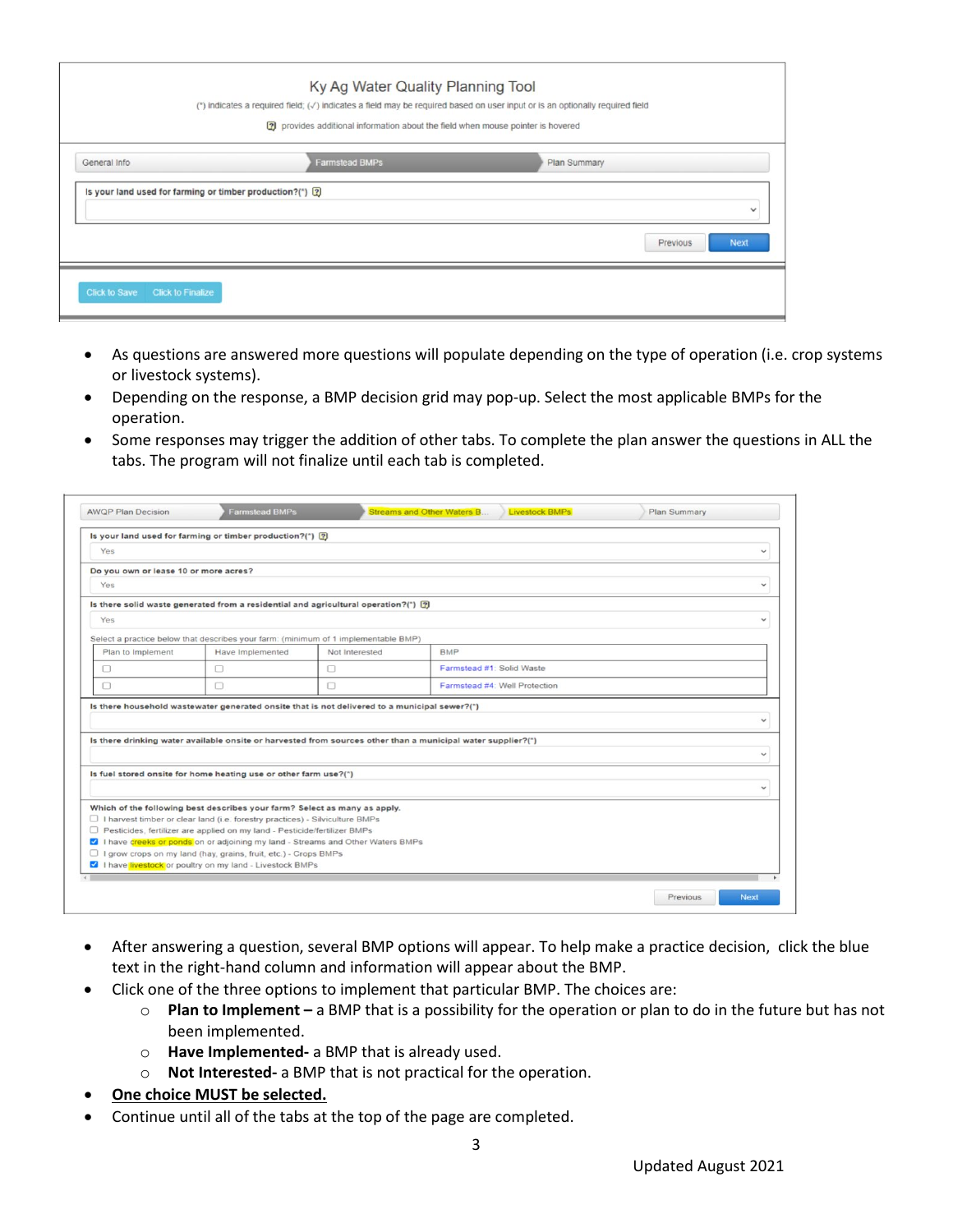• Complete the Plan Summary tab. The summary tab includes a list of all the BMP selections made and a Signature box and a Signature Date.

|                                                 | Farmstead BMPs                                                                                                                                                                                                                                                                                                                                                                                                                                                                                                                                                                                                                                                      | Streams and Other Waters B<br>Livestock BMPs | Plan Summary |
|-------------------------------------------------|---------------------------------------------------------------------------------------------------------------------------------------------------------------------------------------------------------------------------------------------------------------------------------------------------------------------------------------------------------------------------------------------------------------------------------------------------------------------------------------------------------------------------------------------------------------------------------------------------------------------------------------------------------------------|----------------------------------------------|--------------|
|                                                 | MY AGRICULTURE WATER QUALITY PLAN                                                                                                                                                                                                                                                                                                                                                                                                                                                                                                                                                                                                                                   |                                              |              |
|                                                 | <b>Best Management Practices</b>                                                                                                                                                                                                                                                                                                                                                                                                                                                                                                                                                                                                                                    | Implementation Status                        |              |
|                                                 | Streams #1: Stream Crossing for Farm Equipment                                                                                                                                                                                                                                                                                                                                                                                                                                                                                                                                                                                                                      | Have Implemented                             |              |
|                                                 | Streams #3: Streambank and Shoreline Protection                                                                                                                                                                                                                                                                                                                                                                                                                                                                                                                                                                                                                     | Not Interested                               |              |
|                                                 | Streams #4: Proper Stream Drainage Maintenance.                                                                                                                                                                                                                                                                                                                                                                                                                                                                                                                                                                                                                     | Have Implemented                             |              |
|                                                 | Silviculture #4: Sinkholes, Sinking Streams, and Caves                                                                                                                                                                                                                                                                                                                                                                                                                                                                                                                                                                                                              | Plan to Implement                            |              |
|                                                 | Streams #2: Sand and Gravel Removal                                                                                                                                                                                                                                                                                                                                                                                                                                                                                                                                                                                                                                 | Not Interested                               |              |
|                                                 | Livestock #1: Rotational Grazing                                                                                                                                                                                                                                                                                                                                                                                                                                                                                                                                                                                                                                    | Have Implemented                             |              |
|                                                 | Livestock #2: Stocking Density                                                                                                                                                                                                                                                                                                                                                                                                                                                                                                                                                                                                                                      | Have Implemented                             |              |
|                                                 | Livestock #10: Stack Pad                                                                                                                                                                                                                                                                                                                                                                                                                                                                                                                                                                                                                                            | Not Interested                               |              |
|                                                 | Livestock #14: Heavy Use Area                                                                                                                                                                                                                                                                                                                                                                                                                                                                                                                                                                                                                                       | Have Implemented                             |              |
|                                                 | Livestock #15: Dead Animal                                                                                                                                                                                                                                                                                                                                                                                                                                                                                                                                                                                                                                          | Have Implemented                             |              |
|                                                 | Livestock #11: Nutrient Management                                                                                                                                                                                                                                                                                                                                                                                                                                                                                                                                                                                                                                  | Have Implemented                             |              |
|                                                 | Livestock #5: Manure Management                                                                                                                                                                                                                                                                                                                                                                                                                                                                                                                                                                                                                                     | Not Interested                               |              |
|                                                 | Livestock #18: Stormwater Management                                                                                                                                                                                                                                                                                                                                                                                                                                                                                                                                                                                                                                | Plan to Implement                            |              |
| changes to the statewide water quality plan.    | > Availability of technical assistance through the conservation districts to develop or modify as needed my water quality plan, practices and/or measures or to recommend<br>> Opportunity to apply for financial assistance needed for implementation of my plan as resources become available.                                                                                                                                                                                                                                                                                                                                                                    |                                              |              |
| Signature                                       | > Possible extensions of time for compliance with a water quality plan based on the availability of technical and financial assistance.<br>Note: Selecting "not interested" for each and every BMP throughout the plan does not fulfil AWQA requirements for an implemented plan under KRS 224.71-120.<br>I understand my obligations under the Agriculture Water Quality Act to implement the applicable requirements of the statewide water quality plan and I have developed a water<br>quality plan for my individual operations based on its guidance. I am aware of the need to review my plan periodically to record those practices or measures that I have |                                              |              |
|                                                 | completed and to modify my plan as major changes are made in my operation. If my management practices are questioned by regulatory agencies or through civil actions,<br>these updated records will serve as documentation of my efforts to improve and protect the natural resources.                                                                                                                                                                                                                                                                                                                                                                              |                                              |              |
|                                                 |                                                                                                                                                                                                                                                                                                                                                                                                                                                                                                                                                                                                                                                                     | Signature Date(*)                            |              |
| Signature                                       |                                                                                                                                                                                                                                                                                                                                                                                                                                                                                                                                                                                                                                                                     | <b>MM/DD/YYYY</b>                            |              |
|                                                 |                                                                                                                                                                                                                                                                                                                                                                                                                                                                                                                                                                                                                                                                     | Last Name(*)                                 |              |
| Signature(*) (9)<br>First Name(*)<br>First Name |                                                                                                                                                                                                                                                                                                                                                                                                                                                                                                                                                                                                                                                                     | Last Name                                    |              |

• After signing "Click to Finalize" The system will process and finalize the plan. The following screen will appear:

| <b>C</b> rams-Asm Datals |                                                                            |                                        |  |
|--------------------------|----------------------------------------------------------------------------|----------------------------------------|--|
| <b>Eli Form Details</b>  |                                                                            |                                        |  |
| Form Name:               | Conservation Agriculture Water Quality Plan Workflow                       |                                        |  |
| Form ld:                 | 368                                                                        |                                        |  |
| eForm Submittal ID:      | 223684                                                                     |                                        |  |
| eForm Transaction (D:    | 14ee4256-e340-401c-89da-7e72tr96b79aD                                      |                                        |  |
| Status:                  | Submitted to EEC OH by                                                     |                                        |  |
| Date:                    | 03/02/2021                                                                 |                                        |  |
| Submitted to EEC?:       | <b>Ves Glielp</b>                                                          |                                        |  |
| Form Info:               | Farm Name: Little Barren Farm<br>Farm Number: 555 OHrly                    |                                        |  |
|                          | Deale a new efform with values from this previously saved/submitted eform. |                                        |  |
| <b>1</b> Document(s):    |                                                                            |                                        |  |
| <b>Document Name</b>     | Description/Type                                                           | <b>Click Image to Download</b><br>File |  |
|                          |                                                                            |                                        |  |
| KYWOF Printable pdf      | Kentucky Agriculture Water Quality Plan                                    | 吉                                      |  |

- Once the plan is completed, "Submitted to EEC?" will appear and the question will state "Yes".
- It may take several minutes for the system to process the plan. After processing, the complete plan can be downloaded. In the right-hand column click the download symbol.